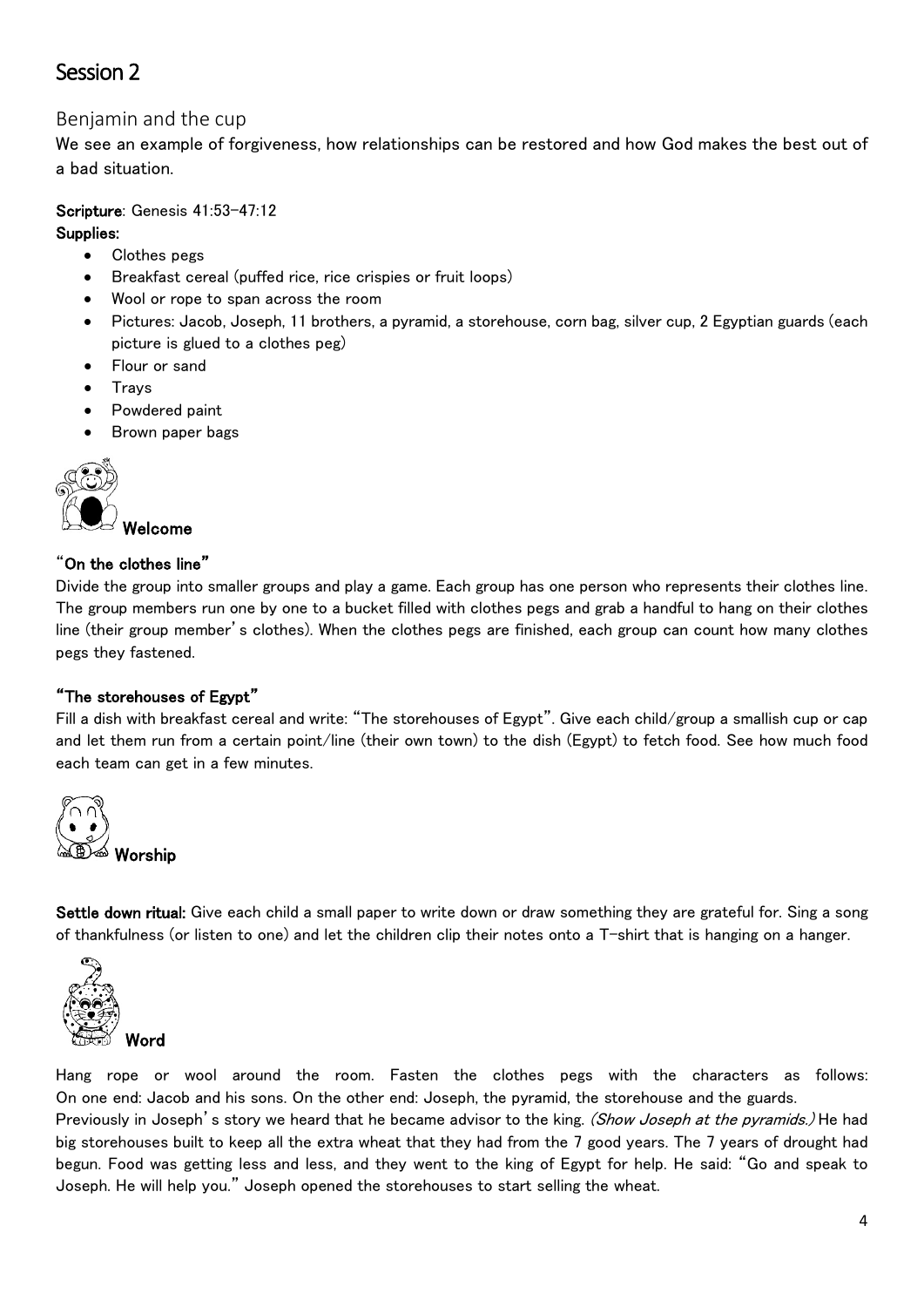The drought went further than Egypt and it also became very dry in Canaan. Jacob (walk closer to the side of Canaan and point to Jacob) and his sons didn't have any food left. Jacob told his sons: "I heard that there is a lot of wheat in Egypt. Go there and buy us some wheat, otherwise we'll starve. Ten of his sons went. Jacob didn't want to send his youngest son, Benjamin. He was afraid that something would happen to him. (Bring Benjamin to Jacob and move the other brothers to Egypt.)

The ten brothers arrived in Egypt. Joseph was managing the selling of the wheat. Everyone had to go to him to buy it. The brothers came to Joseph and bowed before him. Joseph immediately recognized his brothers, but they didn't recognize him at all. Joseph spoke to them very sternly. He asked them, "Where did you come from?" They answered, "From Canaan. We have come here to buy wheat." Joseph accused them, "No! You're spies that want to come see where you can attack Egypt." They denied it and tried to convince him, "No, sir! We were actually 12 brothers. The youngest brother is still at home with our father and one of our brothers unfortunately died."

Joseph told them, "You will have to convince me of this. I want to see your youngest brother before I believe you." He locked all the brothers in jail for 3 days. (Turn the clothes pegs around so that their backs are facing the children.) After 3 days Joseph's heart changed. He ordered that one brother must stay in Egypt while the rest had to go back to get their youngest brother. He let them fill their bags with wheat to take home. The brothers said to each other, "That's our punishment for what we did to Joseph! Joseph begged us not to sell him and we didn't listen. Now it's our turn to be scared. Our past is coming back to haunt us."

The brothers didn't know that Joseph understood every word they said. When Joseph heard that they realized what they did to him was wrong, he became quite sad. Simeon had to stay behind while the rest went to fetch Benjamin. Joseph took the money that his brothers paid, and hid it in the bags. He also gave them some food for the road. (Put a peg with the wheat bag on the line. Keep one brother and let the rest move to the other side.)

After they traveled really far, one of the brothers opened the bags and found the money. Now they were really scared that they would get into trouble. Once they got home Jacob was very upset and said: "Joseph is already dead, Simeon is in prison, and now you want to take Benjamin too! I will lose ALL of my children. I will not allow it!" The wheat they brought ran out quickly and they convinced Jacob to let Benjamin go along to Egypt. (Move the ten brothers to Egypt.) The brothers brought gifts and money for Joseph. Joseph invited them all to dinner, but the brothers were afraid that it was a trap. At the door of his house, they told the person in charge about the money they found in their bag and that they wanted to give it back. "Relax," he said, "all your debt has been paid. It must have been God, the God of your grandfather and father who put the money in your bag."

When Joseph arrived, they bowed before him and gave him the gifts they brought. To their surprise Simeon was there in Joseph's house and not in prison. Joseph asked many questions. He wanted to know how their father was. When Joseph saw his little brother, Benjamin, he said to him, "My son, God will be gracious to you." And then Joseph left the room quickly. He was so sad that he went to cry in his room.

After a while Joseph washed his face and went back to the dining room. "Bring the food," he said. At the table his brothers saw a strange thing. Joseph had them seated from oldest to youngest. They looked at each other. On top of all of that Joseph was spoiling Benjamin and gave him five times more food than the others.

Joseph ordered the brothers' bags to be filled again, with their money packed on top of the wheat and his special silver cup packed in Benjamin's bag. The next morning the brothers got up early to go back to Canaan. (Move them down the line.) They were only gone a short while when Joseph sent two Egyptian guards (put them on the line) to go after them and asked, "Why are you stealing? Why are you taking a cup from the man who is helping you so much?" The brothers immediately said that they are innocent. If the cup is found with one of them, then he can be killed and the others taken in as slaves. The secretary then said, "Right! Open their bags. The guilty will become my slave, the rest can go home." From the eldest to the youngest they opened the bags. Then they found the cup in Benjamin's bag! Everyone was shocked and very sad. They went back to Joseph. There was a big problem.

The brothers fell in front of Joseph and said that they would all be his slaves. They explained to Joseph that Benjamin was their father's beloved wife's only living son and that their father wouldn't survive if Benjamin was also taken from him. Joseph saw that they were really sorry. Then he couldn't take it anymore. He sent out all the Egyptians and when he spoke to his brothers, he began to cry. He spoke in their language and told them who he is. He wanted to know if his father was really still alive. His brothers were speechless. He told them what happened since they had sold him. They were overjoyed and hugged each other. He sent them to fetch their father with the rest of the family.

Jacob couldn't believe what they told him. "My son is alive! I don't have to mourn anymore!"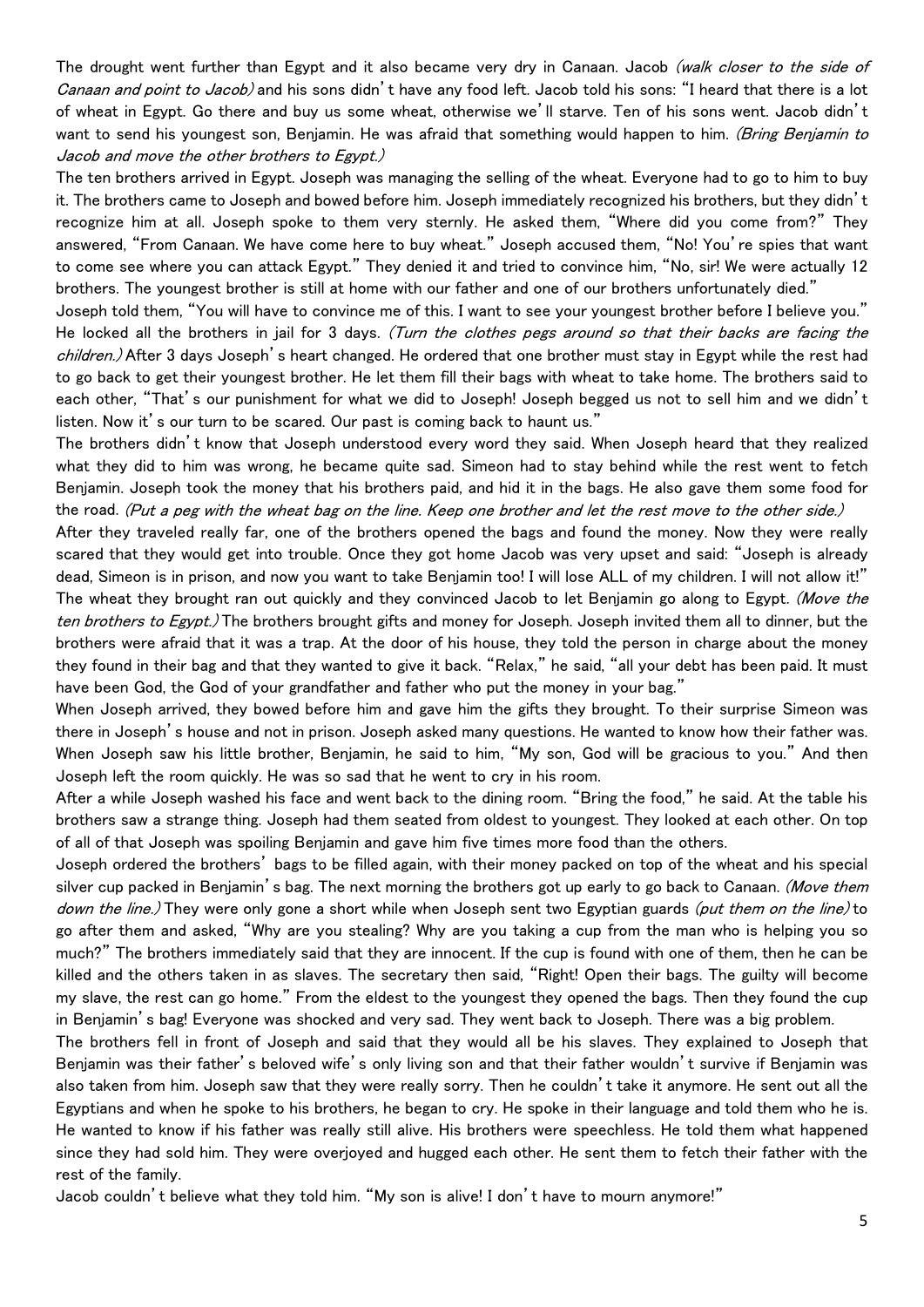Joseph went to meet his father. They hugged each other and Jacob said, "Now I can die in peace. I have seen my son." The entire family lived in Egypt and God blessed them.

Children reflect on the story:

- 1. I wonder what you would do if you were Joseph and your brothers stood in front of you.
- 2. I wonder how you would feel if you were wrongly accused.
- 3. I wonder if you can think of someone you need to forgive.



## Working and Playing

- Give the children each a brown paper bag. Let them read or listen to the scripture Genesis 45:5-10 and let them write or draw their favourite part and decorate the bag. When they're finished, they can scoop some of the cereal into their bags and take it home
- Lay the trays out and put flour or sand on them. (you can mix the powdered paint through it or make sure that the trays are brightly coloured.) Give the children a picture to draw or a name to write of someone in a situation that they have to forgive. Let them say a short prayer about it and then rub the picture/name off the tray.

#### Closing prayer to end the session

Leader: "We are here..." Children: "to serve the Lord." Leader: "When God speaks to us..." Children: "we follow only his advice."